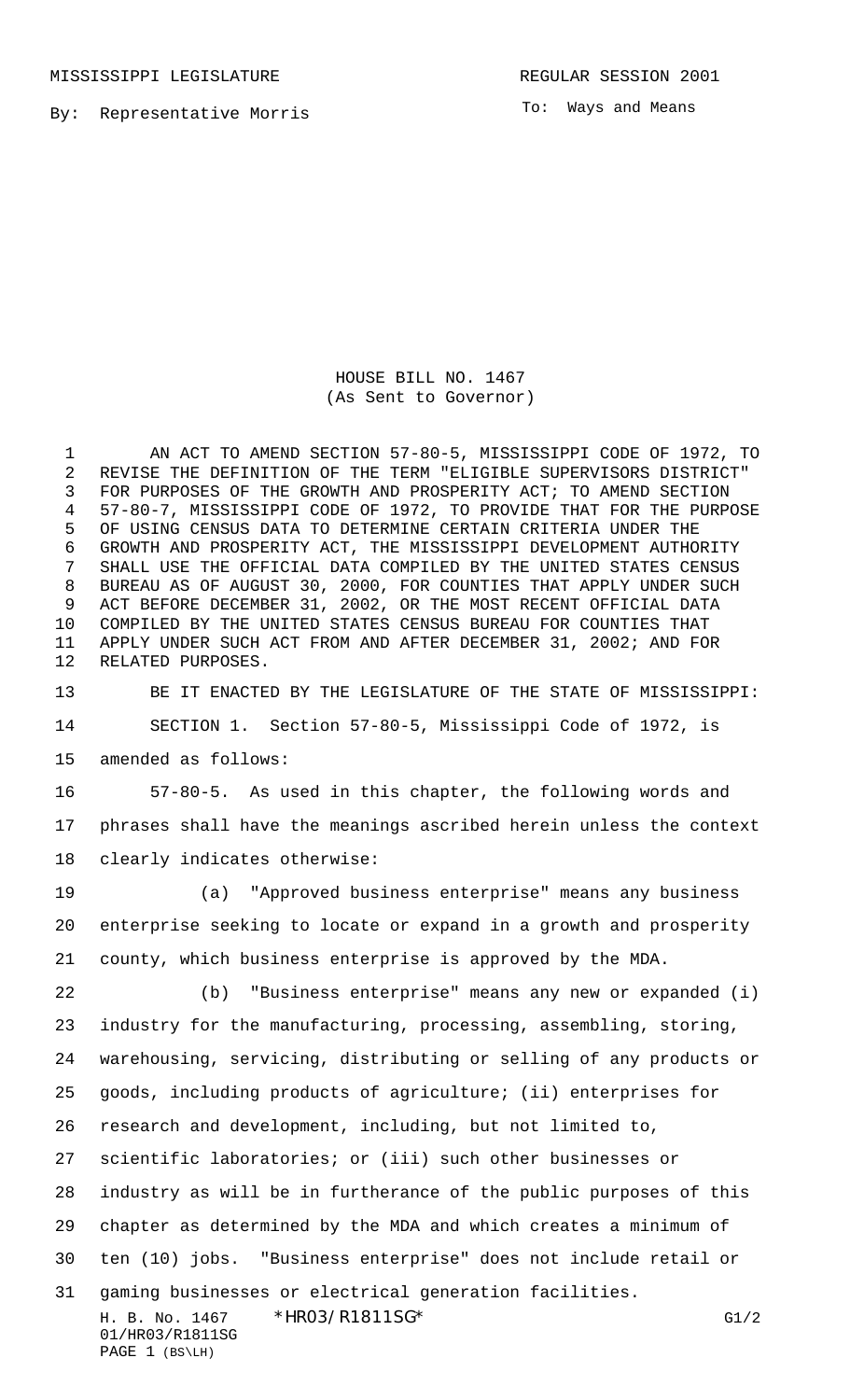(c) "Eligible supervisors district" means a supervisors district as such district exists on January 1, 2001:

 (i) In which thirty percent (30%) or more of such district's population as of June 30, 2000, is at or below the federal poverty level according to the official data compiled by the United States Census Bureau as of June 30, 2000, or the official 1990 census poverty rate data (The official 1990 census poverty rate data shall not be used to make any such determination after December 31, 2002.);

 (ii) Which is contiguous to a county that meets 42 the criteria of Section  $37(1)(b)$ ; and

 (iii) Which is located in a county which has been issued a certificate of public convenience and necessity under this chapter.

 (d) "Growth and prosperity counties" means those counties which meet the requirements of this chapter and which have by resolution or order given its consent to participate in the Growth and Prosperity Program.

 (e) "Local tax" means any county or municipal ad valorem tax imposed on the approved business enterprise pursuant to law, except the school portion of the tax and any portion of the tax imposed to pay the cost of providing fire and police protection.

 (f) "Local taxing authority" means any county or municipality which by resolution or order has given its consent to participate in the Growth and Prosperity Program acting through its respective board of supervisors or the municipal governing board, council, commission or other legal authority.

 (g) "MDA" means the Mississippi Development Authority. (h) "State tax" means any sales and use tax imposed on the business enterprise pursuant to law related to the purchase of component building materials and equipment for initial construction of facilities or expansion of facilities in a growth

H. B. No. 1467 \* HRO3/R1811SG\* 01/HR03/R1811SG PAGE 2 (BS\LH)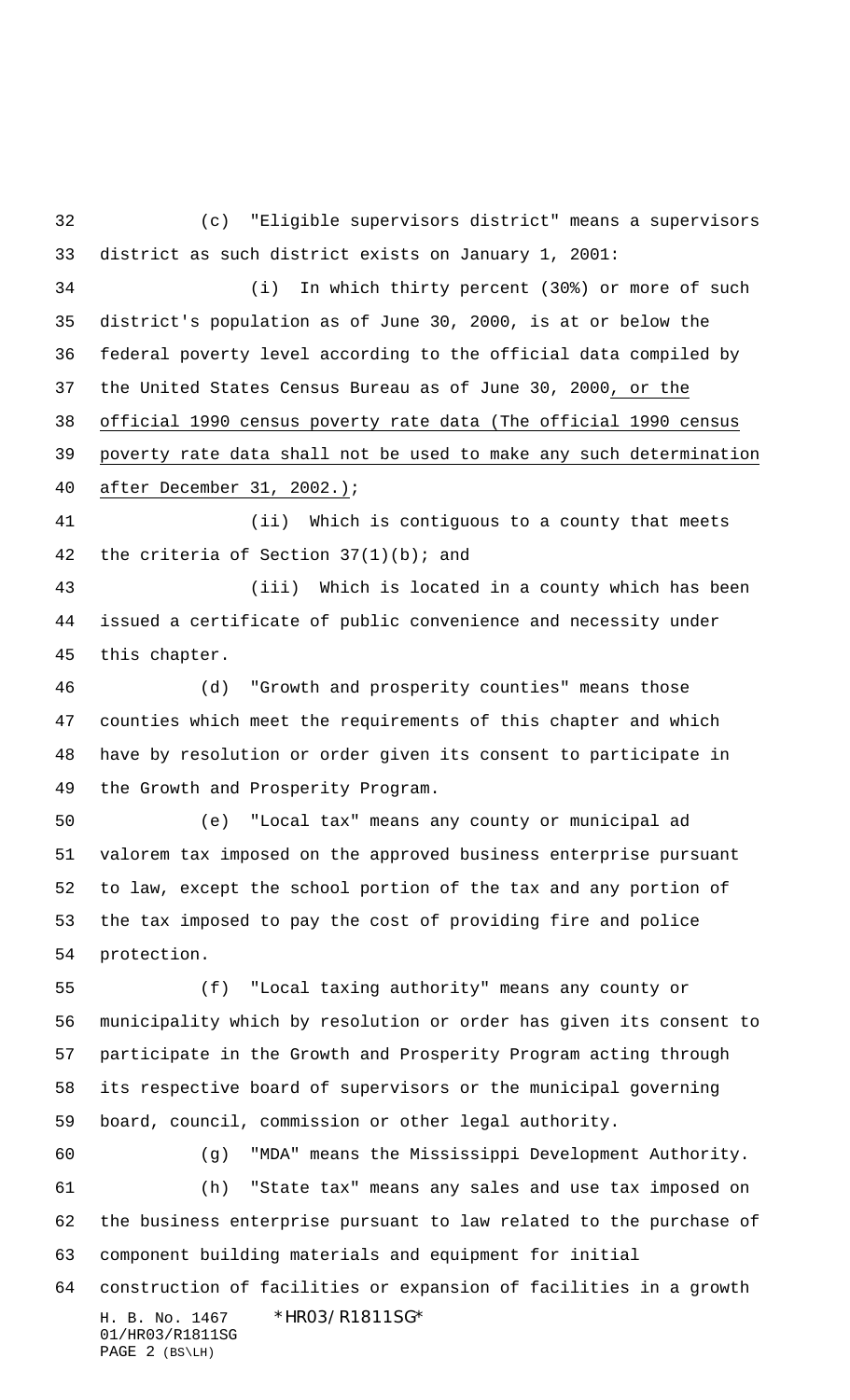and prosperity county or supervisors districts, as the case may be, all income tax imposed pursuant to law on income earned by the business enterprise in a growth and prosperity county, or supervisors district, as the case may be, and franchise tax imposed pursuant to law on the value of capital used, invested or employed by the business enterprise in a growth and prosperity county, or supervisors district, as the case may be.

 SECTION 2. Section 57-80-7, Mississippi Code of 1972, is amended as follows:

 57-80-7. (1) From and after December 31, 2000, and until December 31, 2005, the following counties may apply to the MDA for the issuance of a certificate of public convenience and necessity:

 (a) Any county of this state which has an annualized unemployment rate that is at least two hundred percent (200%) of the state's unemployment rate as of December 31 of any year from 2000 through 2005, as determined by the Mississippi Employment 81 Security Commission's most recently published data;

 (b) Any county of this state in which thirty percent (30%) or more of the population of the county is at or below the federal poverty level according to the **\* \* \*** official data compiled by the United States Census Bureau as of August 30, 2000, for counties that apply before December 31, 2002, or the most recent official data compiled by the United States Census Bureau for counties that apply from and after December 31, 2002; or

 (c) Any county of this state having an eligible supervisors district.

 (2) The application, at a minimum, must contain (a) the Mississippi Employment Security Commission's most recently published figures that reflect the annualized unemployment rate of the applying county as of December 31 or the most recent official data by the United States Census Bureau required by subsection (1) of this section, as the case may be, and (b) an order or

H. B. No. 1467 \*HR03/R1811SG\* 01/HR03/R1811SG PAGE 3 (BS\LH)